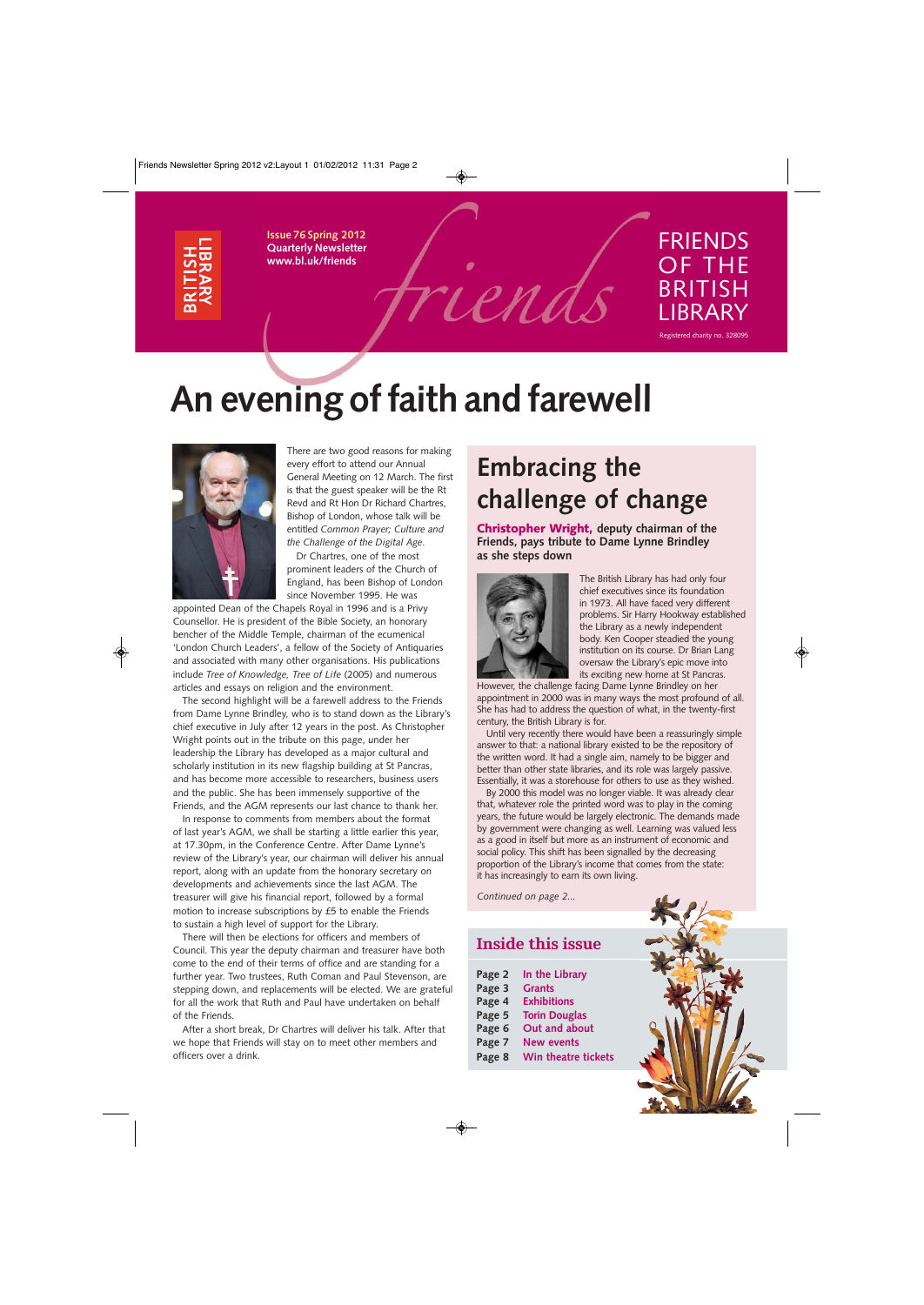# **Gormley sculpture unveiled**



A new sculpture in the Library's piazza was unveiled in December by its creator, Anthony Gormley. It commemorates the ninetieth anniversary of English PEN, the organisation campaigning for the release of imprisoned writers persecuted in their own countries for expressing their beliefs. The sculpture, cast in iron, depicts an empty chair, a symbol that English PEN has used for the last 30 years. At its annual event marking the Day of the Imprisoned Writer a chair is left empty to symbolise those who cannot be present because they have been detained, threatened or killed. The sculpture joins another of Gormley's works, Planets, on the piazza, along with Sir Eduardo Paolozzi's Newton.

*Anthony Gormley with Gillian Slovo, president of English PEN.*

# **Picture perfect**

The Library has launched a website, in association with Magnolia Box, to provide customised prints featuring images from the Library's archives. The prints open up the vast range of the British Library's collection, including images from exhibitions such as medieval royal manuscripts, science fiction illustrations and exquisite hand-drawn maps. Among the more unusual are Victorian circus posters, iconic early photographs and classic 1920's fashion designs. They can be bought as framed and unframed fine art prints, canvases, postcards and greetings cards, from the Library's new prints website (**www.bl.uk/prints**) or the kiosk in the Shop. Friends are entitled to a ten per cent discount (excluding delivery charge): if ordering online the code 87EDYK should be entered in the voucher box before checking out.

# **From the Membership Secretary**



Happy New Year everyone! This time of year always seems a bit bleak but with the holiday season behind us we can push on with 2012.

I am pleased with our range of outings in this issue (see page 7) and in particular I am looking forward to the Old Operating Theatre talk and demonstration. I imagine many of you will be interested in the Charles Dickens walk, as it is the bicentenary of his birth. Take as much advantage as you can of this batch of events, because with the Olympics and Paralympics this summer, and all the frenzy around them,

I do not expect to schedule more than a few events in the next quarter.

Incidentally, if anyone would like to volunteer to write brief reports of events, please let me know by writing a note on your booking form. The editor usually writes about those he attends; but he does not go to all of them and we like to record as many as possible. The report by Brian Tyers on page 6 provides a model of how it should be done.

One thing I hope to sort out this year are payments from people who still pay by standing order. As I do not request the amount from the bank, I find I have standing orders coming in for incorrect amounts or, on occasion, from names I cannot match up with our membership list. Obviously it is best for us when people agree to pay by direct debit: a mandate form is always sent with your renewal letters. If you still pay by standing order, please consider switching to a direct debit. If you are happy with your standing order, please double-check that it's for the correct amount and inform me of any changes made.

As always, I look forward to seeing many of you in the Friends' Room or at one of our events.

**Nickie Chapman, Membership Secretary**

# **The cost of conscience**

For those principled men and women who occupy tents outside St Paul's Cathedral, as a protest against the excesses of financiers, what better way to fill their days than a few hours of study in a British Library reading room? The trouble is, according to Liam T Kirk, press officer for the protestors, that many of them are barred from doing so by red tape.

Regular Library users have in recent years complained that the current rules on the issue of Reader Passes are too permissive, leading to overcrowding. Yet Mr Kirk, in a letter to *The Times* in January, reported that people of his acquaintance – presumably fellow occupiers – do not qualify because they cannot supply a driving licence, a passport or bank or credit cards, required as proof of identity and address. Their desire to reduce carbon emissions means that they neither drive nor travel abroad, while credit cards are scorned because they symbolise the discredited financial services industry.

Mr Kirk wondered: "Will the Prime Minister lift the moral values of Britain by allowing those who seek not to damage the environment the freedom to access the worldclass treasures contained within the British Library?" Silence from Downing Street – take it as a "no".

## **Dame Lynne tribute**  *continued from page one*

This was a challenge Lynne Brindley was well-equipped to face. She had begun her career in the British Library, becoming Head of Marketing and of the Chief Executive's Office before going on to be Librarian successively of Aston University, the London School of Economics and Leeds University.

On her return to the Library as Chief Executive she carried out a major – and ongoing – restructuring to adapt it to the modern world and the changing needs of the academic and commercial sectors. Giant strides have been made towards creating a truly digital library. Strategic marketing has been enhanced and new and wider audiences targeted, not least through ground-breaking exhibitions. And yet money has still been found for the purchase of treasures such as the St Cuthbert's Gospel.

Standing down after 12 years, Lynne leaves a forward-looking institution that she has reshaped to meet the challenges and opportunities ahead. The Board is now considering the recruitment of her successor. For a transitional period, between April and July, Lynne will undertake the Chief Executive role on a part-time basis and an acting deputy Chief Executive will be appointed to take on additional duties until October.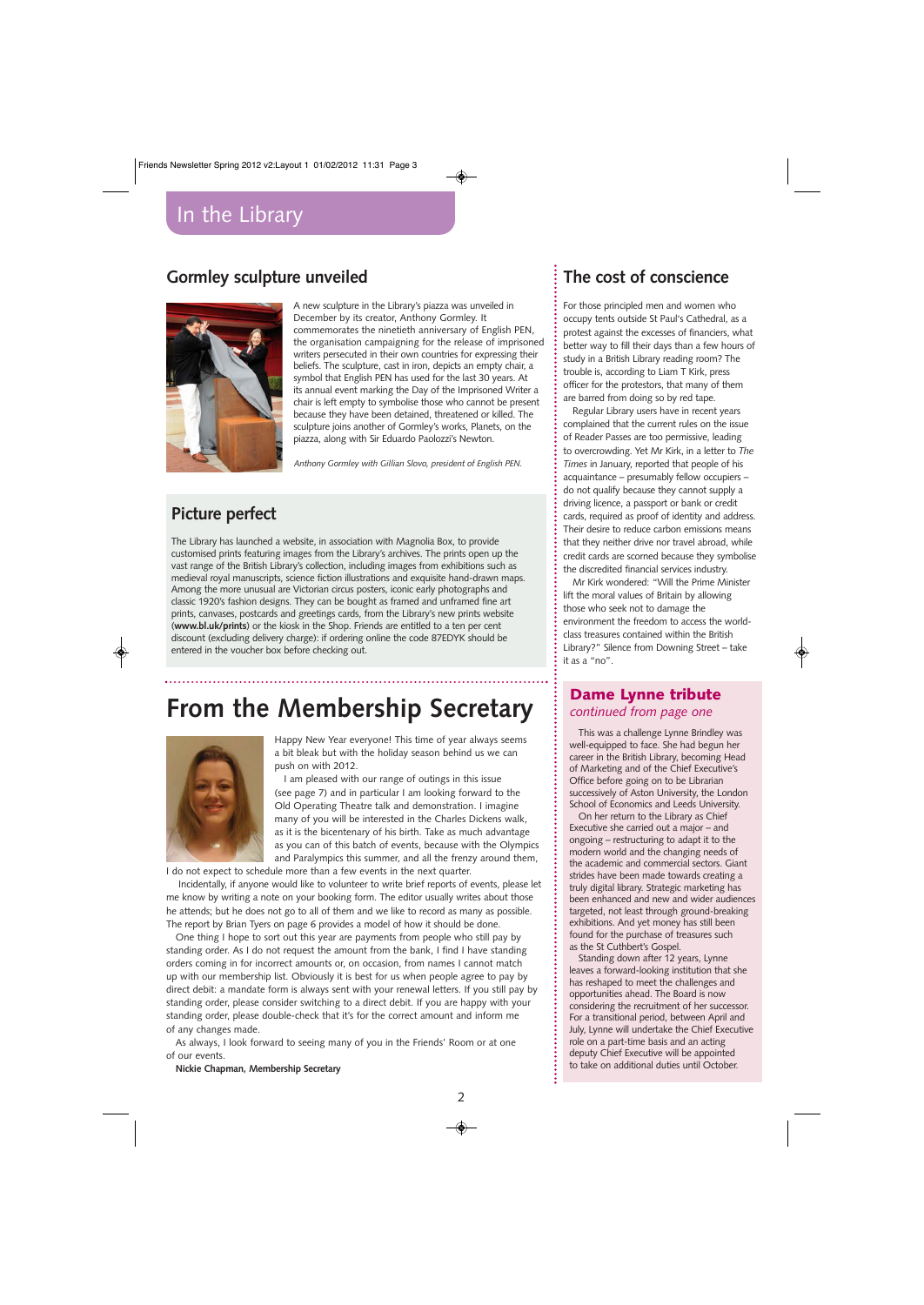# **How we help to produce better books**

The Friends have made grants to the Library's publishing arm, totalling £6000, which will allow two important new books to be produced to a high standard and sold at an affordable price. These are the first grants we have made to the publishing department since 2007, when we contributed towards the cost of the catalogue for the exhibition on the Ramayana, the epic tale of ancient India.

The larger of the two new grants is £5000 towards the estimated £18,000 cost of a new standard book on the history and collections of the Library itself. Provisionally entitled *The Book of the British Library*, it has been written by Michael Leapman, editor of this Newsletter and a member of the Friends' Council (although he took no part in the Council's discussion of the grant nor in the decision to award it).

Addressing the Council, David Way, Head of Publishing, said it was envisaged that the new book, expected to go on sale in late summer, would become a 'flagship' for the Library, replacing Nicolas Barker's seminal *Treasures of the British Library*, first published 23 years ago but no longer in print. In keeping with the expectations of the present age, Michael's book will be shorter and more compact than Treasures, designed to appeal to a wide range of the Library's readers and visitors. It will be sumptuously illustrated, with specially commissioned photographs showing some of the most precious holdings in a new light.

It provides a concise account of the history of the British Museum Library, which opened its doors in 1759, becoming the British Library when it was formally detached from the Museum in 1973. There follow chapters on the Library's principal collections and departments, among them ancient and modern manuscripts, printed books, maps, newspapers, historic documents, stamps, ephemera, science, music and the sound archive. Says David: "It is a book that will make us proud to be friends and supporters of this great institution."

It will be a stout hardback selling for £25 in the Shop but, as a way of acknowledging our support, Friends will be offered a chance to buy it at half price until next September, after which we shall be given a still generous discount of 35 per cent.

The second grant of £1000 will go towards *From Books to Bezoars: Sir Hans Sloane and his Collections*. This substantial volume of 300 pages is the product of the Library's 2010 conference marking the 350th anniversary of the birth of Sloane (*pictured*), on whose legacy the British Museum, the Natural History Museum and later the



British Library were established. It brings together much new research on all aspects of his vast collections, embracing books and manuscripts, especially in the fields of medicine and natural history.

David Way explained to the Council that our grant will go towards illustrating the book properly. For short-run specialist books of this kind, colour illustrations add disproportionately to the unit cost and consequently to the published price. The grant will enable the inclusion of a

16-page colour section and the acquisition of permissions to include photographs from non-Library sources.

The book is scheduled for publication in the autumn at a price of £45. Friends will, however, be given a 35 per cent discount, bringing it down to £30.

## **As others see us . . .**

"The place I have decided to hide out is the British Library. This strikes me as one of the last few areas of civic society that is not having the life throttled out of it. . . . Just imagine, you can ask for any book ever published in this country and you'll get it, sometimes within the hour. OK, some books you have to wait two days for, and there are glitches sometimes, but on the whole this sturdy principle remains. And it's free. Or, technically speaking, as we pay our taxes for it, free at the point of use. And you get a solidly made desk, a chair you can tip back on without fearing that it will collapse beneath you, and a very good reading light. . . You wonder when someone in government is going to notice that we have here an enviable public service that has not been monetised (an ugly word for an ugly thing)."

**Nicholas Lezard** in the *New Statesman.*

# **Putting the Ramayana online**

The Friends have granted £2370 to an ambitious international project to digitise the Mewar manuscript of the Ramayana, the great epic tale of ancient India, whose original folios are split between the Library and four Indian collections. The manuscript dates from 1649 and is widely held to be among the finest illustrated versions of the tale. It attracted about 100,000 visitors when much of it was exhibited at the Library four years ago.

The Library owns 80 per cent of the folios. The remainder are held by collections in Jodhpur, Baroda and two in Mumbai, including the Chhatrapati Shivaji Maharaj Vastu Sangrahalaya (formerly the Prince of Wales Museum), which is co-ordinating the Indian end of the project. When it is completed, all the surviving paintings and text pages will be available on the internet free of charge.

The full cost will be £72,000, covering the digitisation of all the folios and the preparation of interpretive notes for the images, as well as integration, management and editing costs. Almost half this sum is being provided by the Jamsetji Tata Trust of India and the Library is launching a targeted appeal for the balance. The specific sum granted by the Friends will cover digitising the 862 folios in the Library that have not already been digitised.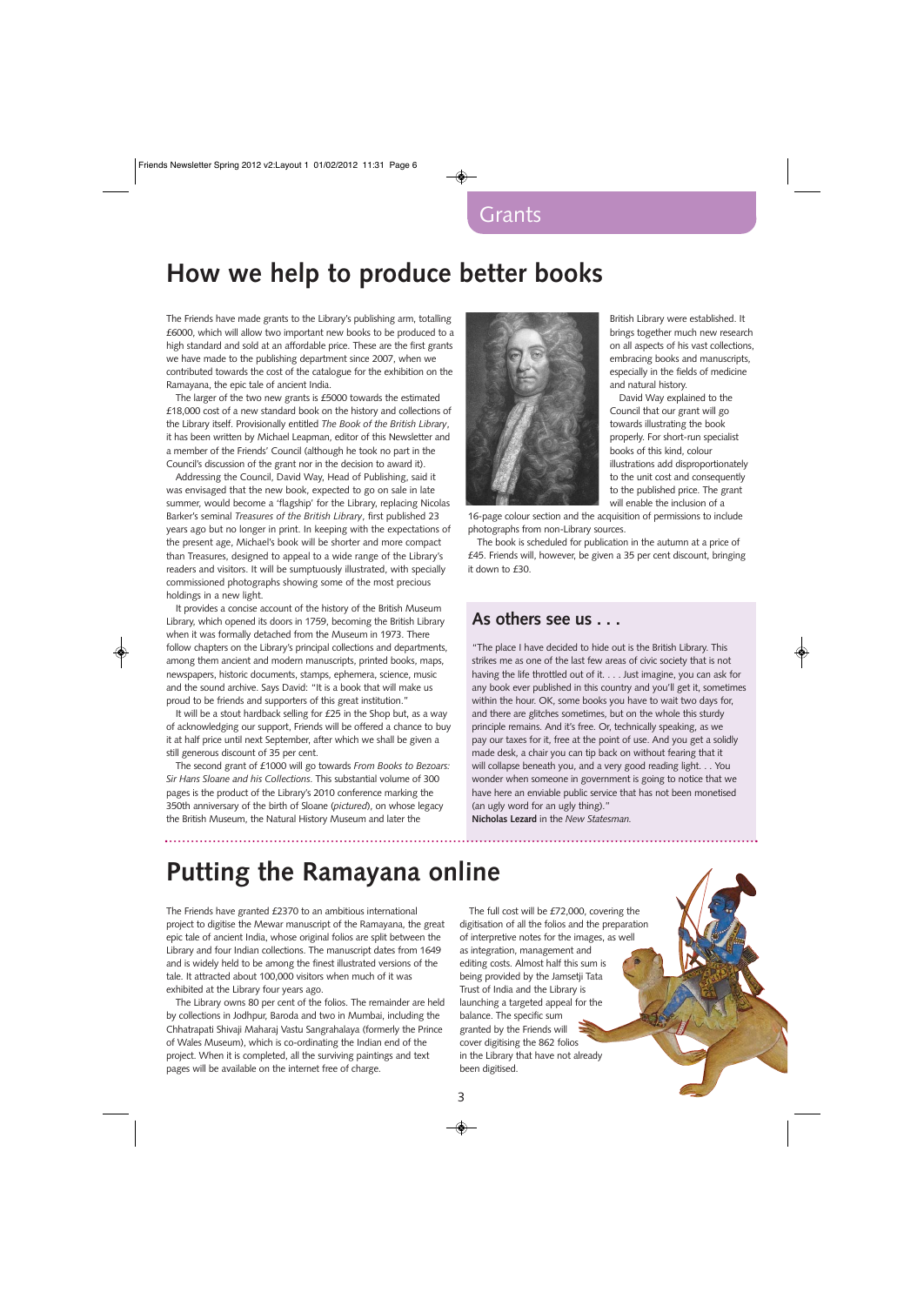# **Praise for enchanting royal show**

The exhibition of *Royal Manuscripts: the Genius of Illumination*, which opened in the Paccar Gallery in November, has received glowing reviews in the press. Visitor numbers have been so strong that the catalogue had to be reprinted in January. And for those who have not seen it there is still time: it runs until 13 March, and Friends receive a 50 per cent discount on the admission charge.

"Beautiful, informative and timely," was the verdict of Jerry Brotton, writing in the *RA Magazine*, and fellow critics agreed. In *The Times*, Rachel Campbell-Johnston enthused over "a dazzling show of manuscripts [that] offers a first-hand tour of our past". She urged visitors to "take enough time and you will find yourself voyaging into ever more richly fascinating places" by means of "a magnificent display of pages from some 150 vividly illustrated medieval tomes". She concluded: "Amid colours as vivid as when they were first painted, amid gold that flickers as brightly as when it was first laid, the medieval world rises like a phoenix to enchanted new life. The so-called Dark Ages are illumined by a dazzling light."

Jenny Gilbert, writing in the *Independent*

*on Sunday*, agreed: "Sheer beauty is the dominant reason for hurrying to this well thought-out show. The vibrant coloured inks and glowing gold leaf appear as if freshly applied, thanks to the care of successive royal librarians." In the *Independent*, Adrian Hamilton revelled in "a freedom of expression, a joy in detail and a luxury of colour which can make these pages quite startling in their effect". It is, he wrote, "an exhibition to be savoured in bits rather than trudged around as a whole; but then what jewels there are when you stop to take them in". *Metro's* critic summed it up: "They retain every inch of their power to delight and enchant."



# **USCRIPT**

# **Teatime treats**

. . . . . . . . . . . . . . . . . .

Inspired by the exhibition, Emma Bridgewater has designed a range of china that includes a four-cup teapot, a half-pint mug, a French bowl, a half-pint jug, and an eight-and-a-half-inch plate. They are available in the Library shop.

# **Dickens and his ghosts**

Charles Dickens had an ambiguous relationship with the supernatural. While he ridiculed the fad for spiritualism and the occult that blossomed in the mid-nineteenth century, his novels and stories are packed with macabre ghostly scenes and inexplicable phenomena – notably *A Christmas Carol, The Pickwick Papers* and *Bleak House*, in which a character dies by spontaneous combustion.

An intriguing exhibition, highlighting this aspect of the master storyteller's *oeuvre*, opened late last year in the Folio Society Gallery on the Library's upper ground floor, and will run until 4 March. Marking the bicentenary of his birth, *A Hankering after Ghosts: Charles Dickens and the Supernatural* explores how he uses supernatural phenomena in his works and places them in the context of the scientific and philosophical debates of his time.

It is divided into four sections. The first looks at the early influences on his thinking and writing. Among exhibits are copies of *The Terrific Register*, a penny weekly magazine of which he was an avid reader, covering a range of 'crimes, judgments, providences and calamities' that included murder, hauntings and cannibalism.

Next comes a section on mesmerism, which fascinated Dickens to the extent that he became a skilled practitioner. One exhibit is a letter he wrote to his wife Catherine after she had complained that he was spending too much time with Augusta de la Rue, a woman he was treating with a course of mesmerism to alleviate a nervous condition.

His antagonism to spiritualism, a craze that had spread across the Atlantic to Britain in 1852, is illustrated by articles in *Household Words*, the magazine he edited. He sent two reporters to a séance in London presided over by Maria B Hayden, a leading American spiritualist, and they came back expressing grave doubts about the origins of the alleged rappings of the spirits.



## **The Royal Society of Literature announces the 2012 RSL/Man Booker masterclass series.**

The spring classes will be given by Hanif Kureishi and David Almond, each of whom will lead a three-hour masterclass for a maximum of 14 people. These may be established writers or absolute beginners.

**SATURDAY 14 APRIL** Hanif Kureishi on the art of writing fiction Somerset House, London

# **SATURDAY 26 MAY**

David Almond on crossover Fiction The Lit and Phil Library, Newcastle

Classes cost £30. Applications should be made to Rachel Page, rachel@rslit.org. Phone 020 7845 4677.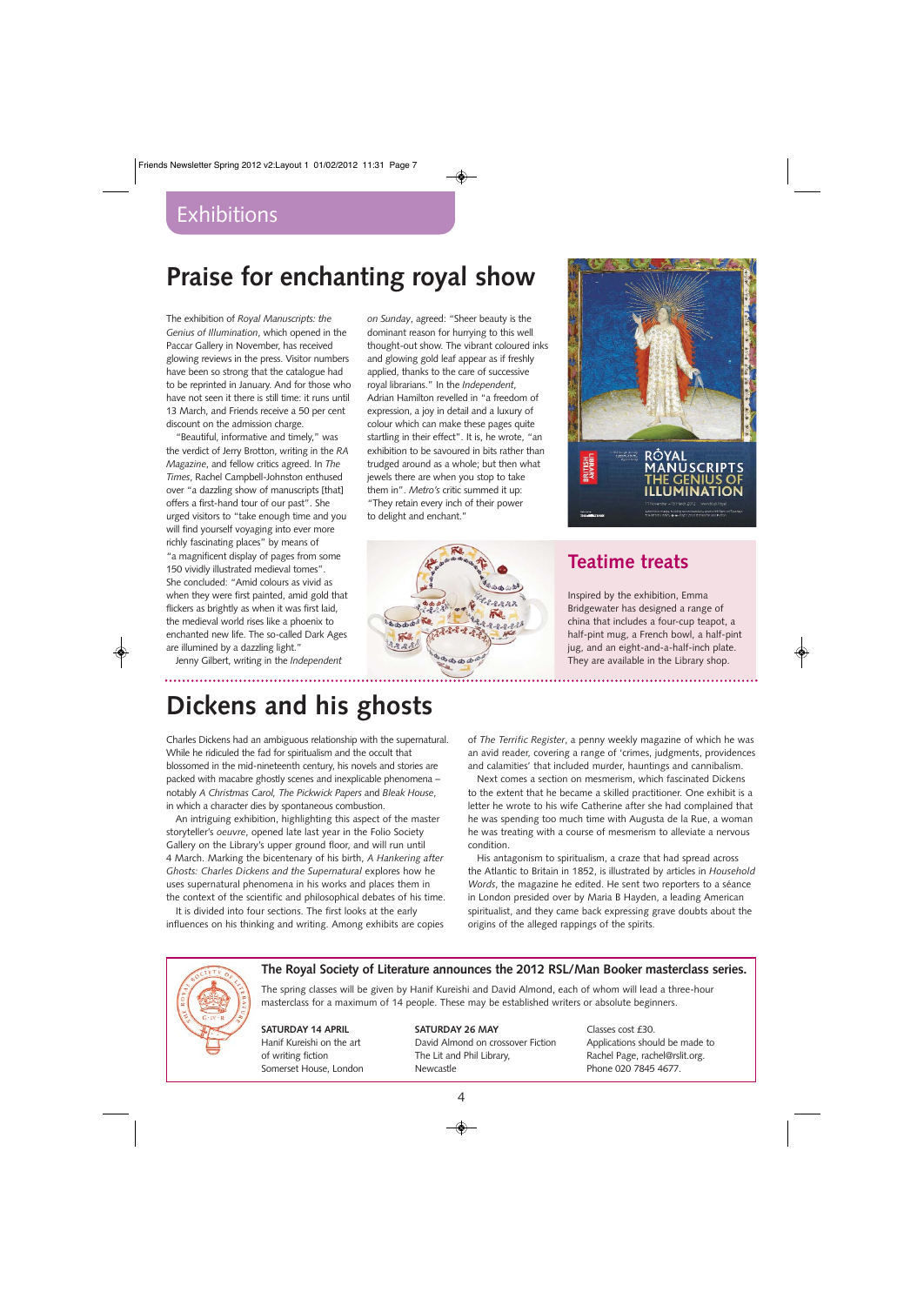# **Discovering the joys of Colindale**



## **Torin Douglas, the BBC's media correspondent, reports on his first – and possibly last – visit to the Newspaper Library**

As a life-long newspaper-lover who's written about the media for almost 40 years, I feel slightly guilty that it took me so long to make my first visit to

the Newspaper Library at Colindale. It had been on my "to do" list for decades. I'd been told it was two minutes' walk from the tube station. Yet somehow I never found the right moment, until I went there recently for the *Today* programme to preview the launch of the British Newspaper Archive – a website that has just put four million pages online for people to read and search at home.

I might have got there sooner, but in 2006 they brought many historic front pages to the British Library (nine stops closer on the Northern Line). *The Front Page* exhibition was a joy: wall after wall of memorable front pages and headlines, from a 1906 *Daily Mirror* photo of suffragettes waving Votes for Women banners to pictures of the blazing World Trade Centre on 11 September 2001.

Colindale does not display its wares like this. It's a working library, not an exhibition space, with no pretensions otherwise. The front hall – if it can be called that – looks like a goods entrance that has seen better days. But I still felt a thrill to be shown into the huge newspaper stack, six storeys high, and to walk along some of the 20 miles of corridors, lined with bound volumes of newspapers

and magazines, many mundane, some truly historic. They've been gathered over the past 150 years from all over Britain and Ireland, and parts of the world where British rule once held sway.

Ed King, the Library's Head of Newspapers, showed me round. Proudly he took me into the secure room where the most valuable and fragile publications are kept behind locked gates. "We have a newspaper here from the Siege of Mafeking during the Boer War" he said. "Colonel Baden-Powell was in charge of the defence of the town and they issued the *Mafeking Mail*. It was described as a special 'siege slip, issued daily – shells permitting'!"

Two hundred newspapers are now available online, with many more to come. They are mainly local (the nationals have done their own online deals) but they include vivid first-hand accounts of national events, such as the wedding of Victoria and Albert, the coronation of George VI and the Crimean War.

The pages have been scanned by the digital company bright**solid**, which has formed a partnership with the Library to convert 40 million pages over the next ten years. For a fee or annual subscription, you can read the papers at home and, for the first time, search them for key words, transforming the process of research. Importantly, it also means the fragile papers no longer need to be handled, protecting them from further damage.

In the scanning room along the corridor the pages are laid on huge flatbed copiers, a double-page spread at a time, to be scanned. Those 40 million pages should keep them – and their readers – busy for quite some time. Having finally got to Colindale, I might not need to go back.

# **A complex man and his gift of music**

**Nicolas Bell, head of the Library's music collections, reviews a biography of one its benefactors**

*Three Lives: A biography of Stefan Zweig* by Oliver Matuschek, translated by Allan Blunden. Pushkin Press, 382pp. £20.

Stefan Zweig is known today primarily as a writer, but in the British Library it is inevitable that he is chiefly revered as one of the great manuscript collectors. It is now 25 years since his heirs presented the Library with the Stefan Zweig Collection of musical and literary autographs. Longer-standing Friends will remember the Library's ten-year series of Zweig concerts which went a small way towards expressing gratitude for this generosity, and a number of manuscripts from Zweig's collection are always to be found among the changing displays in the Treasures Gallery.

In 2005 Oliver Matuschek published an invaluable catalogue of all the manuscripts that had ever passed through his hands, which revealed that the 200 items now in the Library represent only ten per cent of a collection which Zweig was constantly refining and perfecting. This magnificent new biography, originally published in German the following year, is careful to demonstrate how Zweig's writings are intimately bound up with his activities as a collector of manuscripts.

Matuschek's title, *Three Lives*, derives from the working title *Mein drei Leben* which Zweig planned for what was to become his most famous work, *The World of Yesterday*. As his autobiography developed more and more into a memoir of the world in which he lived, Zweig became increasingly evasive about the details of his own life. This biography fills the gaps he left in his own writings, making use of several previously unknown sources, including a remarkable transcript of a BBC television interview which he gave from Alexandra Palace as early as 1937. His three lives are represented by chronological divisions: his birth and upbringing in Vienna, his married life and burgeoning career in Salzburg in the 1920s, and his exile in London, Bath, New York, and ultimately Petrópolis, where he died in 1942 in a suicide pact with his second wife .

Throughout this book, Matuschek skilfully weaves together the many strands of Stefan Zweig's complex life: the influence of his father's prosperity and his own success as a writer on his lifestyle and collecting habits, and the ways in which his social encounters are echoed in his novellas. Above all, we are made aware of his constant desire to observe the artist in the act of creation. Wherever possible he would secure for his manuscript collection not the final version of a great work but an early draft showing the struggle in the artist's mind, the subject of so many of his biographical works. As he wrote after visiting Rodin in his studio, 'In that hour I had seen the eternal secret of all great art: concentration, the drawing together of all one's strength, all one's senses, the ability that every great artist has to step outside of himself and leave the world behind.'

*The Library will be co-hosting a conference on Stefan Zweig on 6–8 June, jointly with Queen Mary, University of London.*

*Three Lives* is available at the Library Shop with the usual Friends' discount.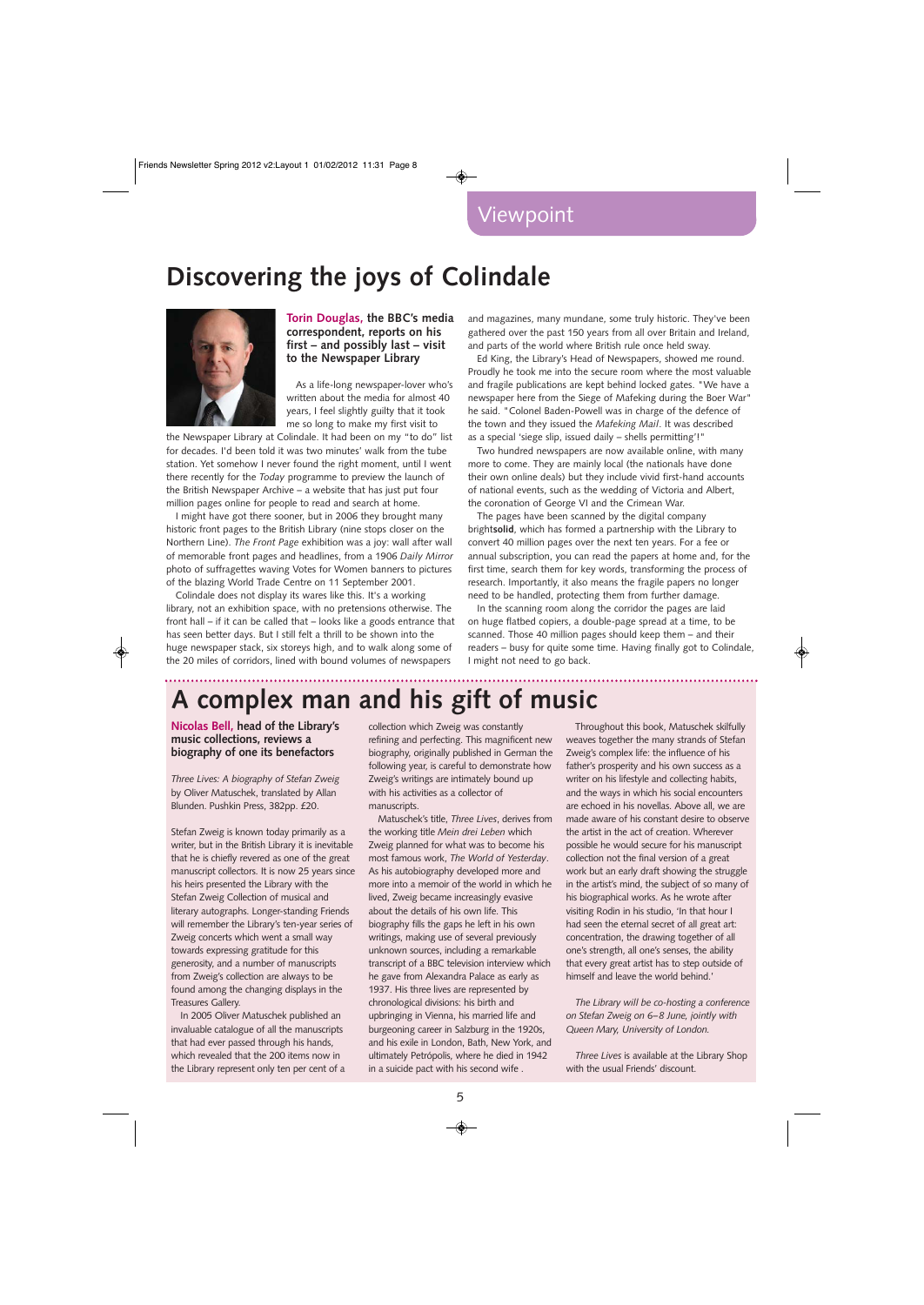# **An afternoon of enlightenment by Eurostar**



## **Michael Leapman pays a chance visit to Belgium's Royal Library**

After a long weekend in Ghent, my wife and I had an afternoon to spend in Brussels before the departure of our Eurostar back to London. As it was a Monday, all the great art museums were closed, so we decided to visit Belgium's Royal Library, a modern building on the Mont des Arts, quite close to the famous Grand Place.

Its holdings, like those of the British Library, can be traced back to the Middle Ages, when the Dukes of Burgundy began to acquire illuminated manuscripts – many produced in Bruges, about 60 miles north-west. By the mid-fifteenth century some 900 volumes had been amassed and kept in the Coudenberg Palace in Brussels. In 1559 Philip II of Spain designated the collection as the Royal Library.

Most of the books and manuscripts survived when the palace burned down in 1731. They were moved to a building nearby, where in 1772 the Library was opened to the public. In 1837, with the purchase of another important collection, it became Belgium's national library. Legal deposit – covering all books published in

## **Dropping in on a neighbour**

Architecturally, the Library could scarcely be more different from its neighbour, the newly refurbished St Pancras Renaissance Hotel. Where Sir Colin St John Wilson's masterpiece is the acme of spare, functional modernity, Sir George Gilbert Scott's hotel represents the peak of the Victorian Gothic revival, crammed with intricately detailed decoration.

Royden Stock, the hotel's historian, who guided 30 friends round the building in November, told us that, despite the contrasts, some people mixed up the two venues. Before a prominent sign was erected above the hotel entrance last summer, visitors would regularly appear asking whether it was the British Library.

We gathered in the entrance, incorporating what used to be the station's taxi rank. Most of the distinctive architectural features of the Victorian building have been retained, including the decorative iron beams beneath the ceiling in the lobby and the imposing grand staircase, with iron banisters, that winds up to the very top of the building, beneath the vaulted ceiling adorned with eight figures of the virtues and the coat of arms of the Midland Railway, for which it was built.

When it opened in 1873 as the Midland Grand it was one of the most modern hotels in Europe, boasting lifts and electric bells. But over the years the railway fell into increasing financial difficulties and could not afford proper maintenance; so the hotel closed in 1935, becoming a hostel for railway workers and then an office building.

Considerable care has been taken over its refurbishment and decoration, including reproductions of original carpets and wallpapers, and the restoration of the marble, stone, plaster and ironwork and the Minton tiled floors. Our group admired the opulence of it all – even if, at room rates of between £250 and £750 a night, most of us are unlikely ever to stay there.

Belgium and those written by Belgians but published elsewhere – was not introduced until 1966. The present building was completed in 1969.

For casual visitors, the place to head for is the Librarium, a permanent exhibition on the history of books and the written word, opened in 2010. It starts by examining how writing evolved in different civilisations, the various symbols used and the surfaces on which they were inscribed. One exhibit juxtaposes a clay tablet with a twenty-first-century e-reader – contrasting tools for identical functions.

British visitors should recognise a copy of *The Canterbury Tales* published by William Morris's Kelmscott Press, designed in the style of a medieval manuscript. It is displayed alongside an actual manuscript to show the resemblance between their lettering. Only a few of the Library's superb manuscripts are on display, and they are changed every three months for reasons of conservation.

And for those who want a break from the Belgian tourist diet of mussels, chips and waterzooi, there is a decent, low-priced if fairly basic canteen on the fifth floor, commanding wide views over the city. An afternoon well spent.

*Would any readers like to share their own experiences of foreign libraries or museums? We would welcome similar accounts, up to 450 words.*

## **Pills and potions**

The Royal Pharmaceutical Society, founded in 1841, is the professional body of the pharmaceutical profession and publishes the *Pharmaceutical Journal*. It was based in Bloomsbury Square until the 1970s and is now at 1 Lambeth High Street where, in October, 20 Friends were welcomed and guided by Sue Kirby.



*Small Delftware drug jar from the Museum of the Royal Pharmaceutical Society.*

We learned something of the evolution of the profession, whose origins lie in the practice of ancient herbalists 4,000 years ago. More recently chemists and druggists joined with trading apothecaries, and from 1868 it was illegal to deal in certain poisons unless registered with the Pharmaceutical Society. Pharmacists used to serve apprenticeships but are now trained in Universities. The Society is no longer the regulatory body for pharmacists but is now a voluntary professional leadership organisation.

Among the fascinating exhibits that we were shown was a copy of Nicholas Culpeper's *Complete Herbal* of 1653, some eighteenthcentury caricatures satirising quack medicine, some fine Delftware drug jars and the Society's silver collection. In the library we saw copies of the *British Pharmacopoeia*, which lists British recognised medicines and gives directions for their preparation, and of *Martindale's Drugs Worldwide*.

Mineral and animal sources could be used as well as plants: for example an embrocation was made by mixing the meat from a boiled fox with other ingredients. Bear grease was sold as a cure for baldness and sea horses as an antidote for a bite from a rabid dog. In time, such primitive beliefs were superseded by the scientific approach that gives us today's medicines.

**Brian Tyers**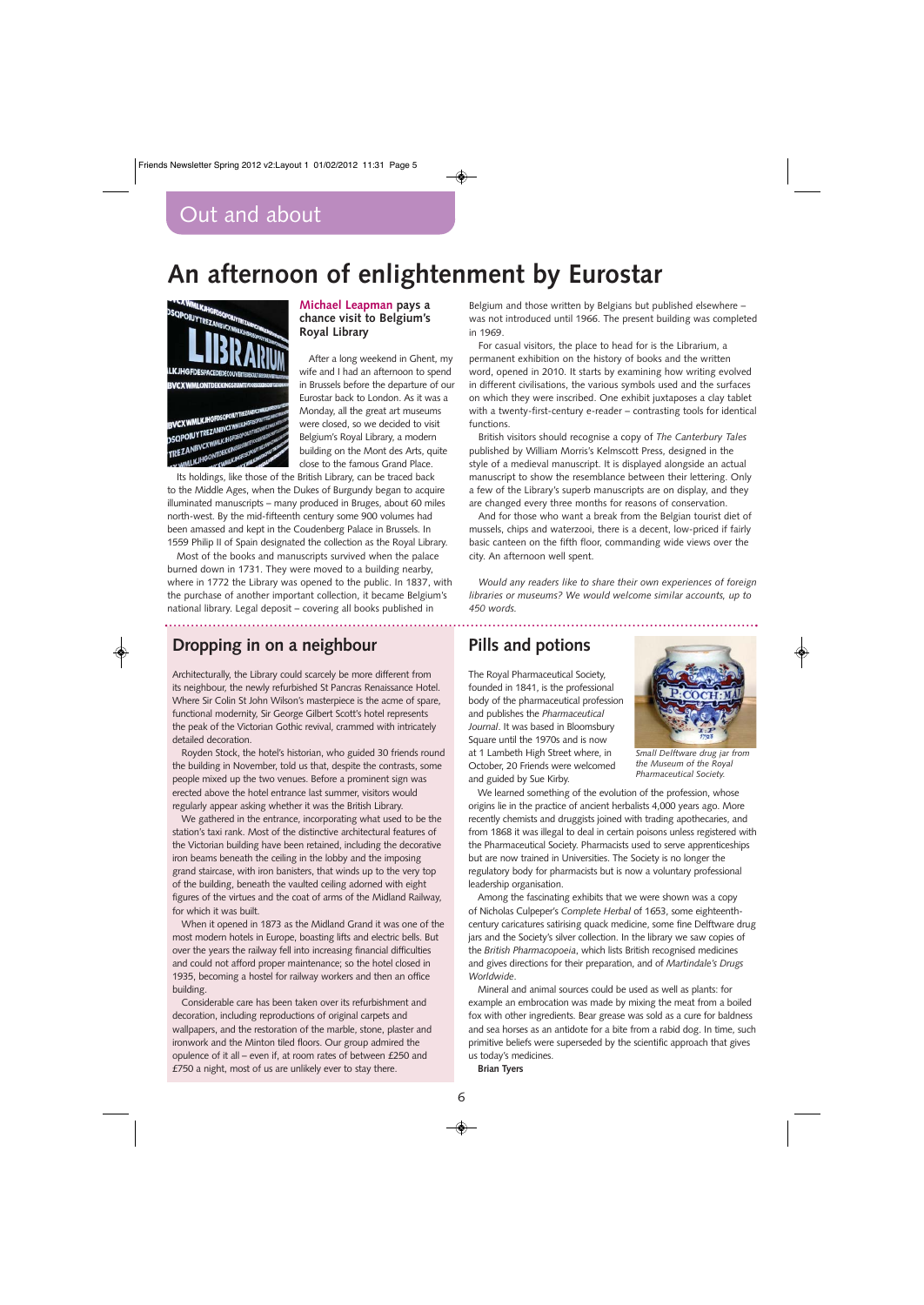# **Monks, money and old-style surgery**

**To book for the following events please use the form enclosed with this Newsletter. No need to book, though, for the AGM and lecture on 12 March.** 

#### **AGM AND LECTURE**

**British Library Conference Centre Monday 12 March, 5.30pm, free** Come and hear the Bishop of London speak on *Common Prayer; Culture and the Challenge of the Digital Age*. For details see page one.



## **CHARTERHOUSE Charterhouse Square, London EC1**

## **Wednesday 11 April, 2.15pm, £15 Limit 25 places**

This former Carthusian monastery, to the north of what is now Charterhouse Square, is formally known as Sutton's Hospital in Charterhouse, and is a registered charity. Since the dissolution of the monasteries in the sixteenth century the building has served as private mansion, a boys' school and an almshouse, which it remains.

#### **EMERY WALKER HOUSE**

**7 Hammersmith Terrace, London W6 Saturday 28 April, 11am\*, £15 Limit 24 places**



This tall Georgian house on the Thames was from 1903 to 1933 the home of Sir Emery Walker, printer and collector, who inspired his friend William Morris to set up the Kelmscott Press. Sir Emery furnished the house with carpets, wallpapers and furniture from Morris & Co. Thanks to his daughter Dorothy it survives much as it was in his lifetime, the only interior of its

kind in Britain. Our tour will include stories about Emery and his family and friends, how the house came to be preserved and its importance to the Arts & Crafts movement. The tour will last approximately an hour. (\*Only eight people are in each tour. If there is sufficient demand, there will also be tours at 12.30pm and 2pm.)

#### **BANK OF ENGLAND MUSEUM**

**Bartholomew Lane, London EC2 Thursday 17 May, 2pm, £8 Limit 50 places**



The museum tells the story of the Bank of England from its foundation in 1694 to its role today as the United Kingdom's central bank,. It sets interest rates to control inflation, issues banknotes and works to maintain a stable financial system. The historical displays include material drawn from the Bank's own collections of books, documents, silver, prints, paintings, banknotes, coins and photographs. There is a display of gold, including Roman and modern gold bars, alongside pikes and muskets once used to defend the Bank. Computer technology and audio visual displays explain its present-day role. There will be an hour-long presentation, and time afterwards to look at the museum.

## **CHARLES DICKENS WALKING TOUR Smithfield to Fleet Street, London Tuesday 29 May, 2.30pm, £14 Limit 20 places**

Marking 200 years since the birth of Charles Dickens, Friends will embark on a two-hour walk looking at sites where the writer worked and lived as a young man in the 1820s and 30s. These areas were later featured in his best-loved novels, including *Oliver Twist, Great Expectations, Bleak House* and *The Mystery of Edwin Drood*. We shall start at St Paul's Underground station, outside the Museum of London exit.

#### **HARROW SCHOOL**

## **5 High Street, Harrow on the Hill Thursday 14 June, 2pm, £15 (includes tea/coffee)**

#### **Limit 25 places**

Harrow is a boarding school for boys aged 13–18, founded in 1572 under a royal charter granted by Elizabeth I to John Lyon, a local farmer. His new School House was completed in 1615. We shall have a twohour tour of much of the school, including (subject to availability) the Fourth Form Room, Old Speech Room Art Gallery, Speech Room, Chapel, Museum of Harrow Life and the Alex Fitch Room – many of which have featured as locations in films and on television. Please note that to reach the school from the nearest station (Harrow on the Hill) you face an uphill walk of 15-20 minutes; but there is a bus.

## **THE OLD OPERATING THEATRE**

**9a St Thomas' Street, London SE1 Tuesday 19 June, 2pm, £11 Limit 40 places**



The operating theatre of the old St Thomas's Hospital occupies the roof space of an English Baroque church: placing it in the church's herb garret provided separation from the ward, allowed a separate entrance for students and afforded a measure of sound proofing. The theatre was purpose built with a large skylight. Until 1847, surgeons had no recourse to anaesthetics and depended on a swift technique and alcohol or opiates to dull the patient's senses: thereafter ether or chloroform were used. The visit will include a talk about Victorian surgery and a demonstration given by one of the curatorial staff, with time to look at the museum's collection. Please note that access involves a 32-step spiral staircase.